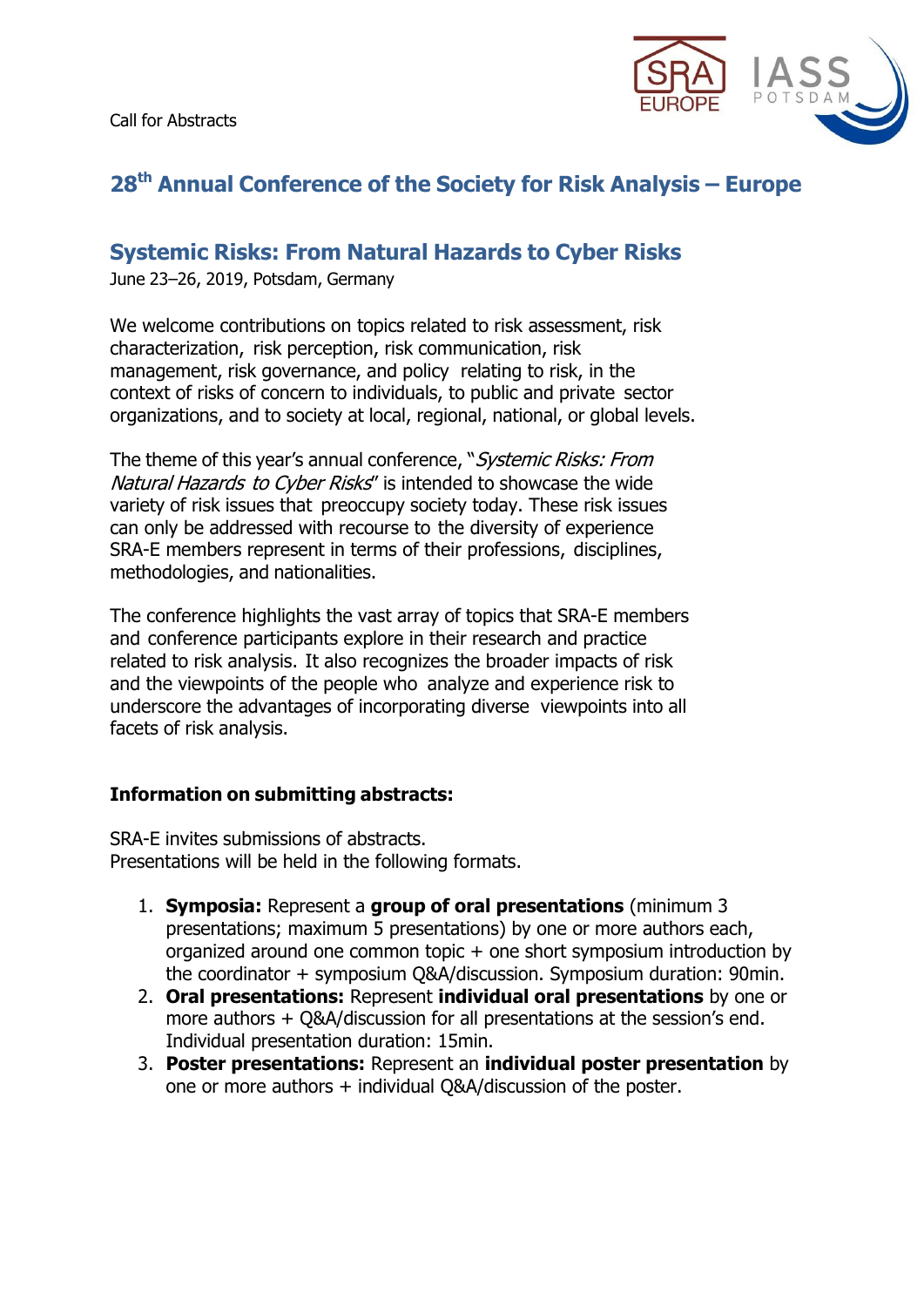

The conference organizers will allocate stand-alone presentations to thematic sessions. Symposia are self-organized sessions with a specific thematic focus. Please note that an abstract needs to be submitted for each presentation, clearly indicating the specific symposium or panel to which it belongs.

Please submit your abstract [here.](https://www.conference-service.com/SRAE2019/welcome.html?lang=en)

The deadline for the submission of abstracts is March  $17^{\text{th}}$ , 2019.

### **Instructions for Submitting Abstracts**

Abstracts should be less than **400 words** and titles less than 20 words long. All abstracts should be submitted in English. The abstracts submission system can be accessed by clicking on the following link:

<https://www.conference-service.com/SRAE2019/welcome.html?lang=en>

Abstracts should highlight research results. They should also make explicit

- why the research is important;
- how it contributes to scientific progress;
- which methodological and conceptual approaches were chosen; and
- which theoretical models and methods were applied.

All abstracts will be reviewed by the SRA-E 2019 Scientific Committee. Upon acceptance, authors will be notified by email.

Specific instructions for the submission of each abstract type can be found below:

## **1. Symposia**

Abstract submissions for symposia should include the following information:

- **Preferred type of presentation:** Symposium
- **Presentation title** (Max. 20 words)
- **Author(s), affiliation(s)** (including country, city and postcode for each) **& email(s)**
- **Presenting author**
- **Abstract** (Max. 400 words)
- **Keywords** (Max. 5)
- **Symposium coordinator's last name**
- **Symposium coordinator's first name**
- **Symposium coordinator's email**
- **Symposium title** (Max. 20 words)